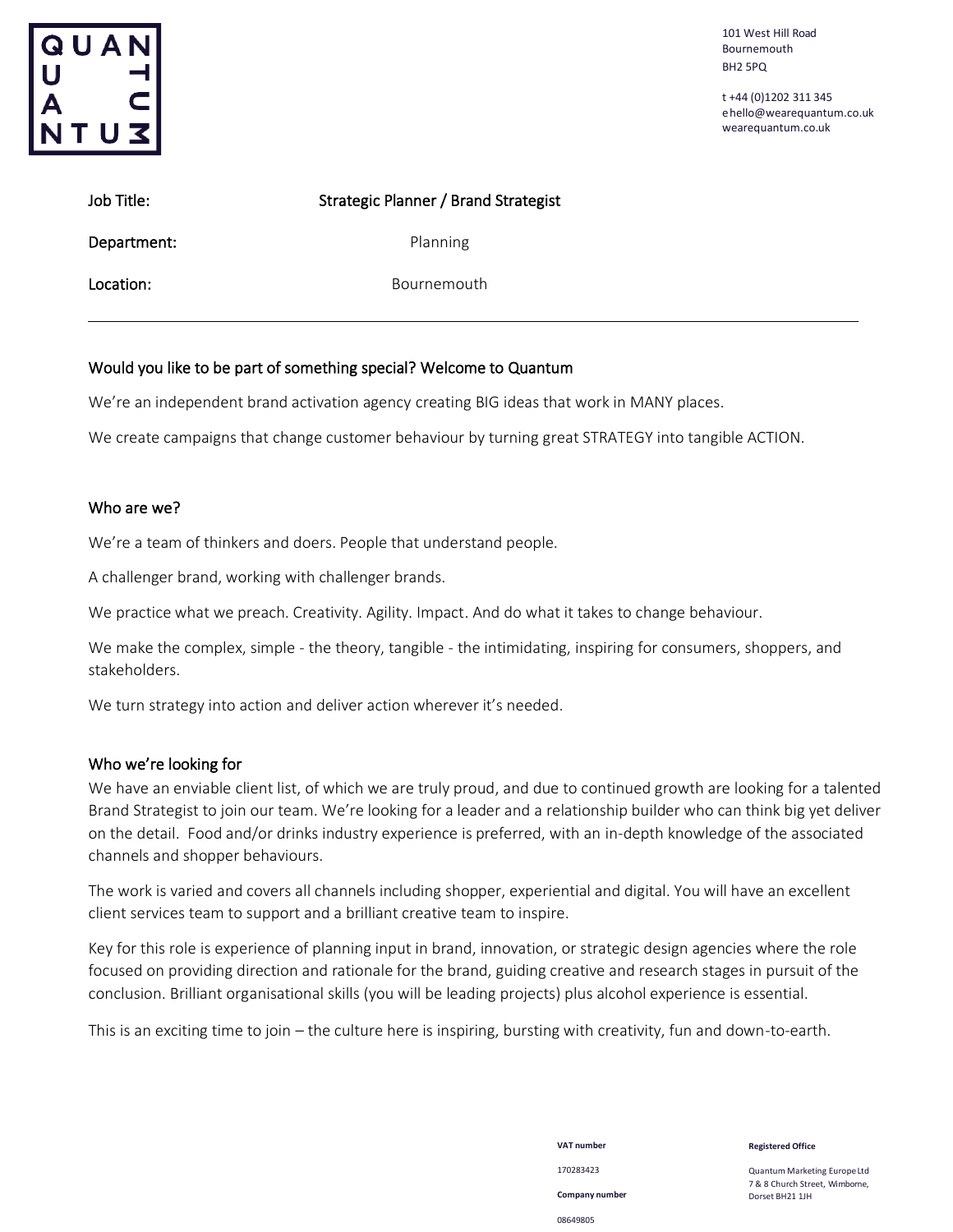

t +44 (0)1202 311 345 [ehello@wearequantum.co.uk](mailto:hello@wearequantum.co.uk) wearequantum.co.uk

# QUAN

# What we can offer you

- A salary of £60 depending on experience
- 27 or 30 days holiday per year + 8 Bank Holidays
- Enhanced Maternity and paternity benefit
- Enhanced Sick Pay
- Private Medical Insurance
- Medical Cash plan
- Access to face-to-face counselling sessions
- Employee Assistance Programme
- Access to multiple perks and discounts
- A fundamental focus on wellbeing
- Access to training & development
- Flexible start and finish times
- Socials
- Lots of Little extras

### Core objective

To support the wider creative and client service team to develop insightful, simple, and compelling brand plans and campaigns grounded in real-world thinking.

- To inspire teammates throughout the agency to think and do differently.
- To approach every brief (big and small) with enthusiasm and energy.
- To work hand in hand with creative and client services to ensure our ideas really can change behaviour.

## Main your responsibilities and key skills required:

- Able to 'own' and lead projects
- Nurture and grow client relationships and actively develop revenue with existing clients supporting client wins
- Experience designing, managing and running qual research (stakeholder interviews, consumer depths and focus groups)
- An accomplished skill in insight development and finding the simple among the clutter
- Experience in facilitating workshops (internal and client facing), running global positioning workstreams and ideation sessions and global innovation projects
- An eye for copy writing and turning the functional into the inspiring
- Ability to thrive within an independent working environment and be a pro-active team player
- Ability to strategise and write global toolkits for brand and capability functions
- Appreciation for the blend of strategy and creativity, working closely with client services and creative teams to deliver the best strategic outcome

170283423 **Company number** 08649805

**VAT number**

**Registered Office**

Quantum Marketing EuropeLtd 7 & 8 Church Street, Wimborne, Dorset BH21 1JH